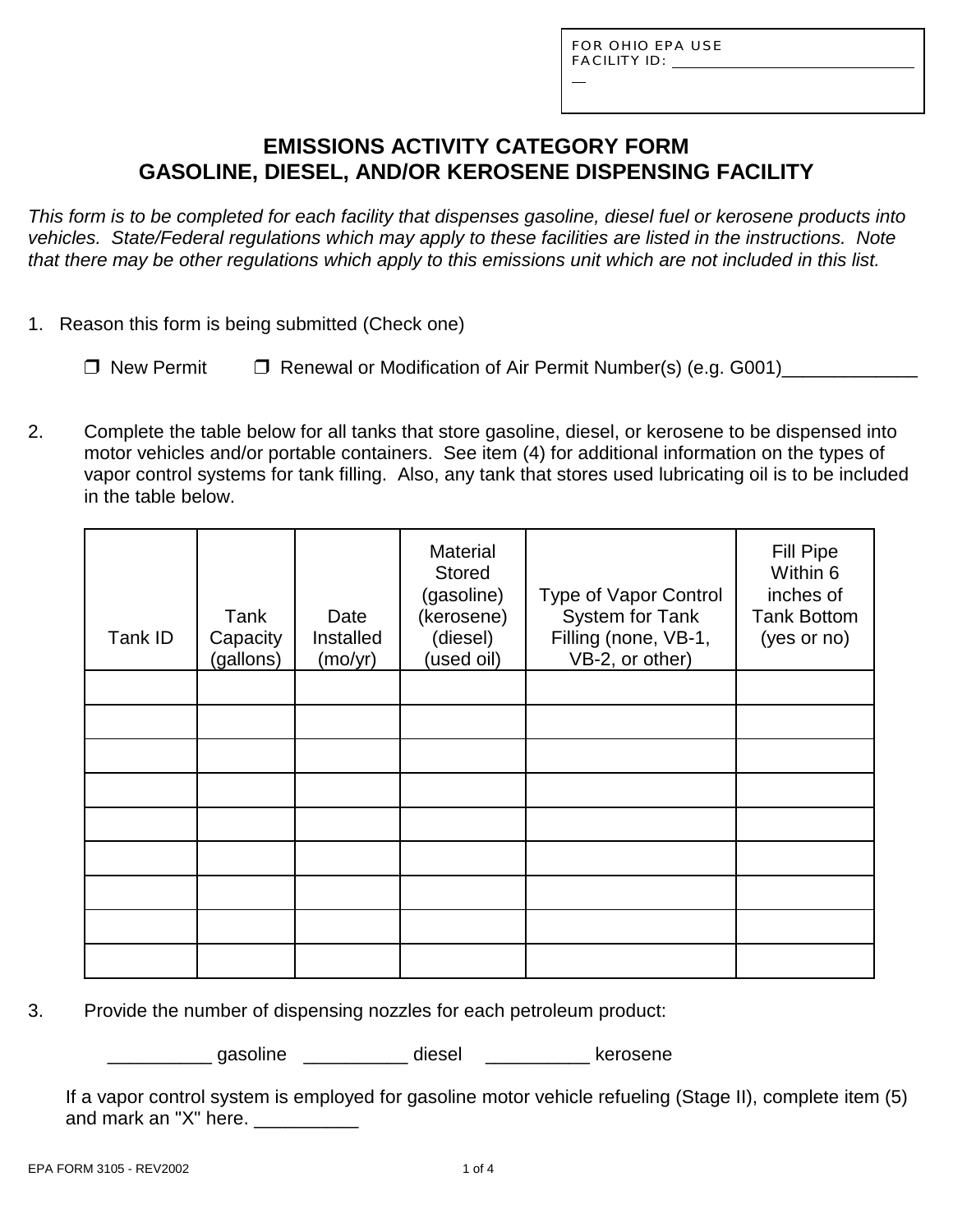4. Provide the total gallons of petroleum products dispensed in each of the last two years (if a new facility, provide an estimate of the maximum expected throughput for a full year).

| Year of 20          | Year of 20 |                     |
|---------------------|------------|---------------------|
| gallons of gasoline |            | gallons of gasoline |
| gallons of diesel   |            | gallons of diesel   |
| gallons of kerosene |            | gallons of kerosene |

\_\_\_\_\_\_\_\_\_\_\_\_\_\_\_\_\_\_\_\_\_\_\_\_\_\_\_\_\_\_\_\_\_\_\_\_\_\_\_\_\_\_\_\_\_\_\_\_\_\_\_\_\_\_\_\_\_\_\_\_\_\_\_\_\_\_\_\_\_\_\_

\_\_\_\_\_\_\_\_\_\_\_\_\_\_\_\_\_\_\_\_\_\_\_\_\_\_\_\_\_\_\_\_\_\_\_\_\_\_\_\_\_\_\_\_\_\_\_\_\_\_\_\_\_\_\_\_\_\_\_\_\_\_\_\_\_\_\_\_\_\_\_

\_\_\_\_\_\_\_\_\_\_\_\_\_\_\_\_\_\_\_\_\_\_\_\_\_\_\_\_\_\_\_\_\_\_\_\_\_\_\_\_\_\_\_\_\_\_\_\_\_\_\_\_\_\_\_\_\_\_\_\_\_\_\_\_\_\_\_\_\_\_\_

5. Vapor Control System for Tank Filling (Stage I): If applicable, mark an "X" in the appropriate space and complete the data requested.

| (VB-1): Vapor Balance System, Single Point. This system consists of a coaxial, concentric     |
|-----------------------------------------------------------------------------------------------|
| or tube-in-tube fill pipe designed for simultaneous loading of the storage tank and return of |
| displaced vapor to the delivery vessel. An adapter is needed for proper attachment to the     |
| delivery vessel's liquid/vapor connection. Identify the manufacturer and item number of the   |
| drop tube, adapter and any fitting on the line below.                                         |

\_\_\_\_\_ **(VB-2): Vapor Balance System, Dual Point.** This system consists of a pipe, separate from the fill pipe, designed for the return of displaced vapor to the delivery vessel during loading of the storage tank. An adapter is needed on the vapor return pipe for proper attachment to the delivery vessel's vapor hose. Identify the manufacturer and item number of the vapor return pipe, adapter and fitting on the line below.

\_\_\_\_\_ **(Other): Vapor Control System, Other Tank Vapor Balance.** This system is designed to recover or reduce the emission of displaced vapor during loading of the storage tank, but it is not a vapor balance system as indicated above. Identify the manufacturer, model number and type of vapor control system on the line below. (Additional information on this system may be requested if needed.)

6. Vapor Control System for Gasoline Motor Vehicle Refueling (Stage II):

Type of vapor collection and control system (check one only):

Vapor Balance **Wacuum Assist** Cther **Other Wacuum Assist** 

Complete the following table for the **all** equipment (i.e., nozzles, hoses and dispensers) that constitute the vapor recovery system. **If more than one type nozzle or hose identify each.**

| Equipment | Number of Items | Manufacturer's Name | Model<br>Number | <b>CARB Number</b><br>(i.e., Executive<br>Order No.) |
|-----------|-----------------|---------------------|-----------------|------------------------------------------------------|
|           |                 |                     |                 |                                                      |
|           |                 |                     |                 |                                                      |
|           |                 |                     |                 |                                                      |
|           |                 |                     |                 |                                                      |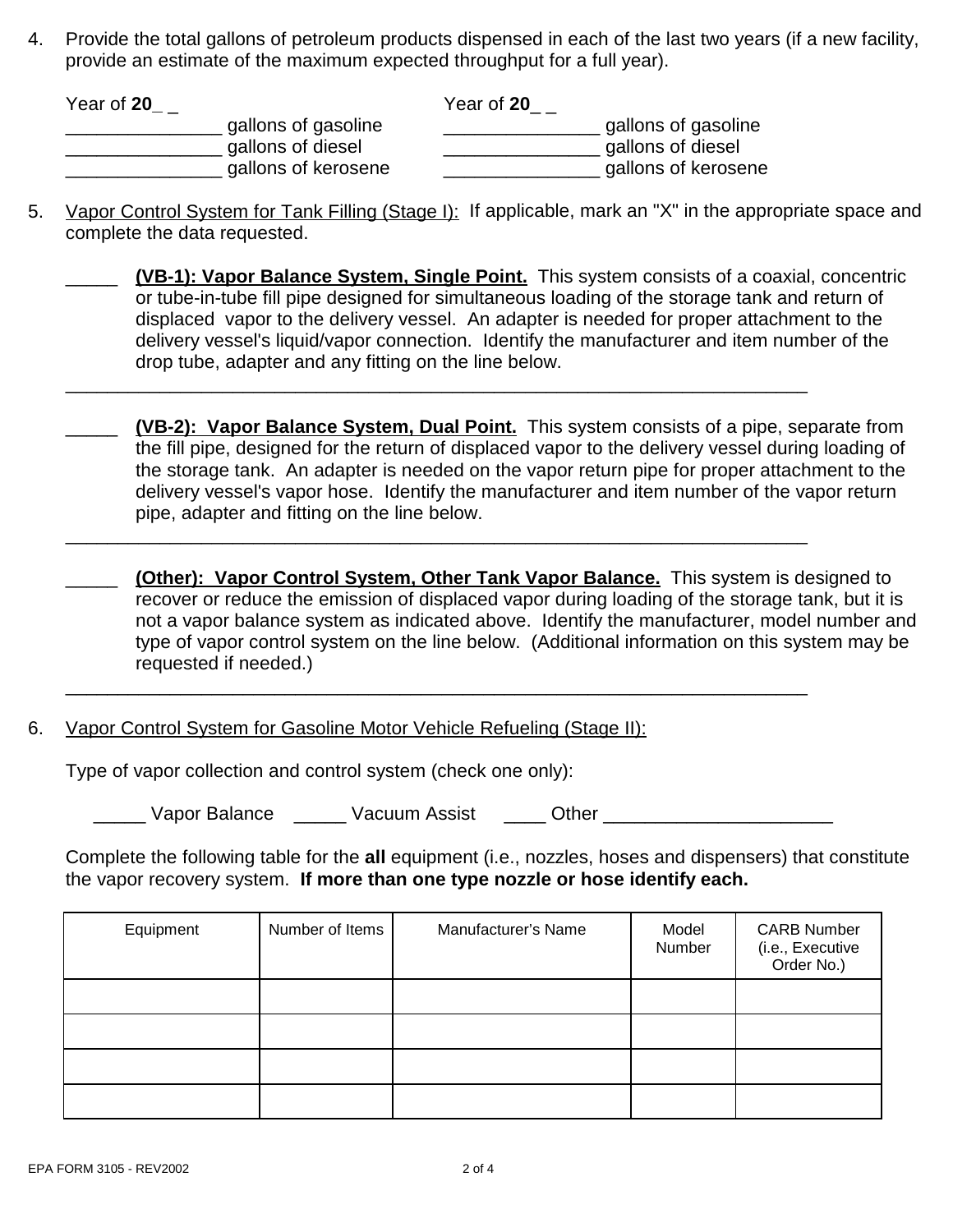- 7. Exemption from Stage II: If applying for an exemption from the State II vapor control requirements based on average gasoline throughput per month, please complete this item.
	- a. Average gallons of gasoline per month: \_\_\_\_\_\_\_\_\_\_\_\_\_\_\_\_\_\_\_ gallons/month\*

\*Basis for gallons/month (check one):

Based on average monthly sales from November 16, 1990 through November 15, 1992. The facility was not inactive during this two-year period.

Based on average monthly sales for twenty-four months of activity. The facility was inactive during a portion of the two-year period from November 16, 1990 through November 15, 1992. (Attach summary on monthly sales.)

Based on the last twenty-four months of activity for facilities which records are not available for 1990 to 1992.

Based on estimated average of 24 months of activity for new facilities or recently purchased facilities for which no previous records are available.

- b. Claiming exemption for less than 10,000 gallons/month throughput: \_\_\_\_\_ Yes \_\_\_\_\_ No
- c. Claiming exemption for less than 50,000 gallons/month throughput and status as an independent small business marketer:

\_\_\_\_\_ Yes \_\_\_\_\_ No

- 8. Independent Small Business Marketer: This item must be completed if claiming status as an independent small business marketer.
	- a. The owner of the facility is a refiner: \_\_\_\_\_ Yes \_\_\_\_\_ No
	- b. The owner of the facility controls, is controlled by, or is under common control with a refiner: \_\_\_\_\_ Yes \_\_\_\_\_ No
	- c. The owner is otherwise directly or indirectly affiliated (as determined under the regulations of the U.S. Environmental Protection Agency) with a refiner or with a person who controls, is controlled by, or is under a common control with a refiner (unless the sole affiliation referred to herein is by means of a supply contract or an agreement or contract to use as a trademark, trade name, service mark, or other identifying symbol or name owned by such refiner or any such person): \_\_\_\_\_ Yes \_\_\_\_\_ No
	- d. The owner of the facility receives less than fifty percent of its annual income from refining or marketing of gasoline: \_\_\_\_\_ Yes \_\_\_\_\_ No

#### **If all four conditions of item (8) are answered "No", the owner of the gasoline dispensing facility can claim status as an "independent small business marketer".**

**NOTE:** The term "refiner" shall not include any refiner whose total refinery capacity (including the refinery capacity of any person who controls, is controlled by, or is under common control with, such refiner) does not exceed sixty-five thousand barrels per day, and the term "control" of a corporation means ownership of more than fifty percent of its stock.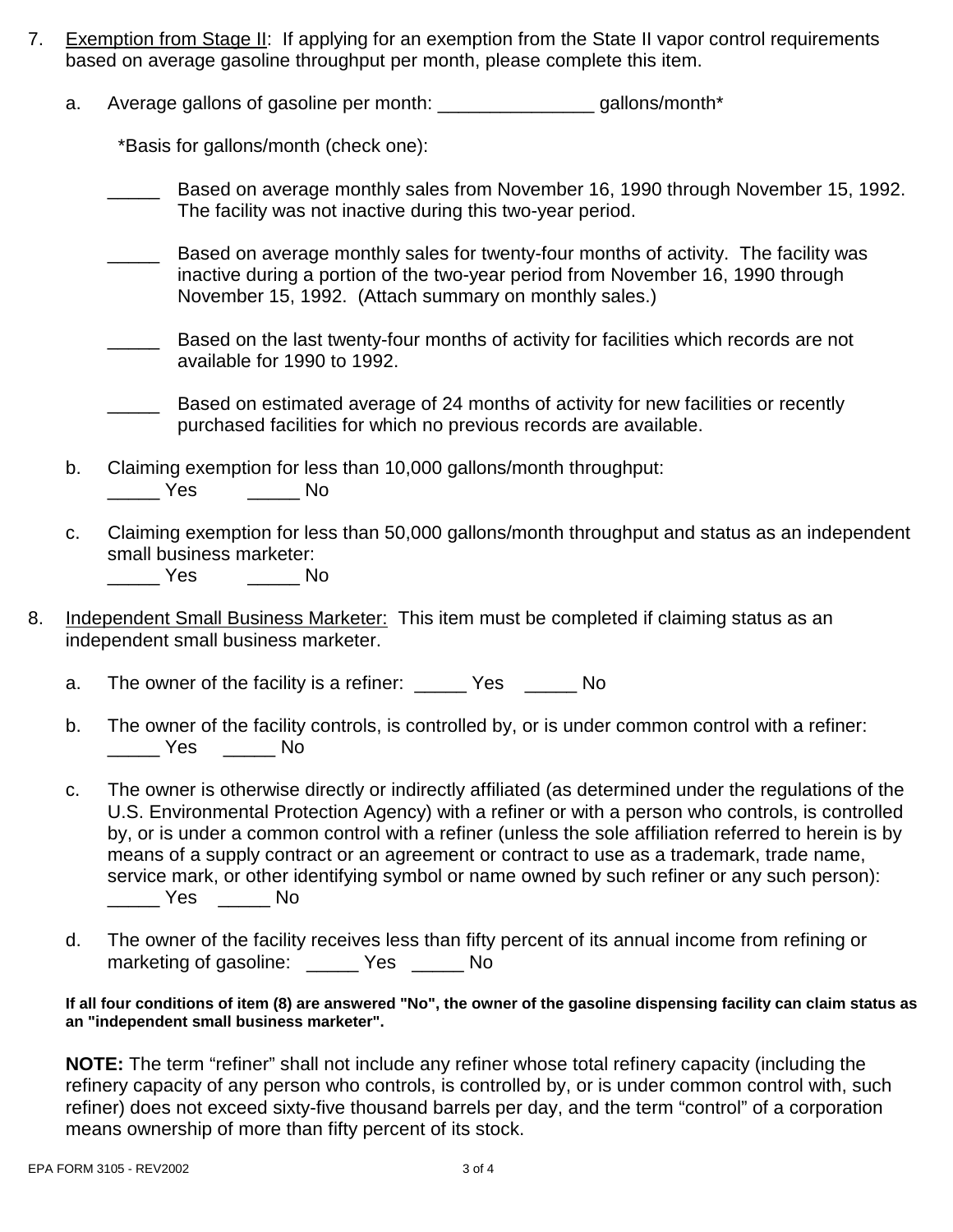- 9. (Optional) Stage II Compliance Schedule for Independent Small Business Marketer: If the facility is owned by an independent small business marketer and the facility is not otherwise exempted, then the following compliance schedule is applicable:
	- a. A minimum of thirty-three percent of the gasoline dispensing facilities owned shall achieve final compliance by March 31, 1994;
	- b. A minimum of sixty-six percent of the gasoline dispensing facilities owned shall achieve compliance by March 31, 1995;
	- c. One hundred percent of the gasoline dispensing facilities owned shall achieve final compliance by March 31, 1996.

**If item (8) is applicable, please attach documentation on the Stage II compliance schedule for all facilities owned by the independent small business marketer. Also, item (8) must be completed. If documentation is attached, mark an "X" here: \_\_\_\_**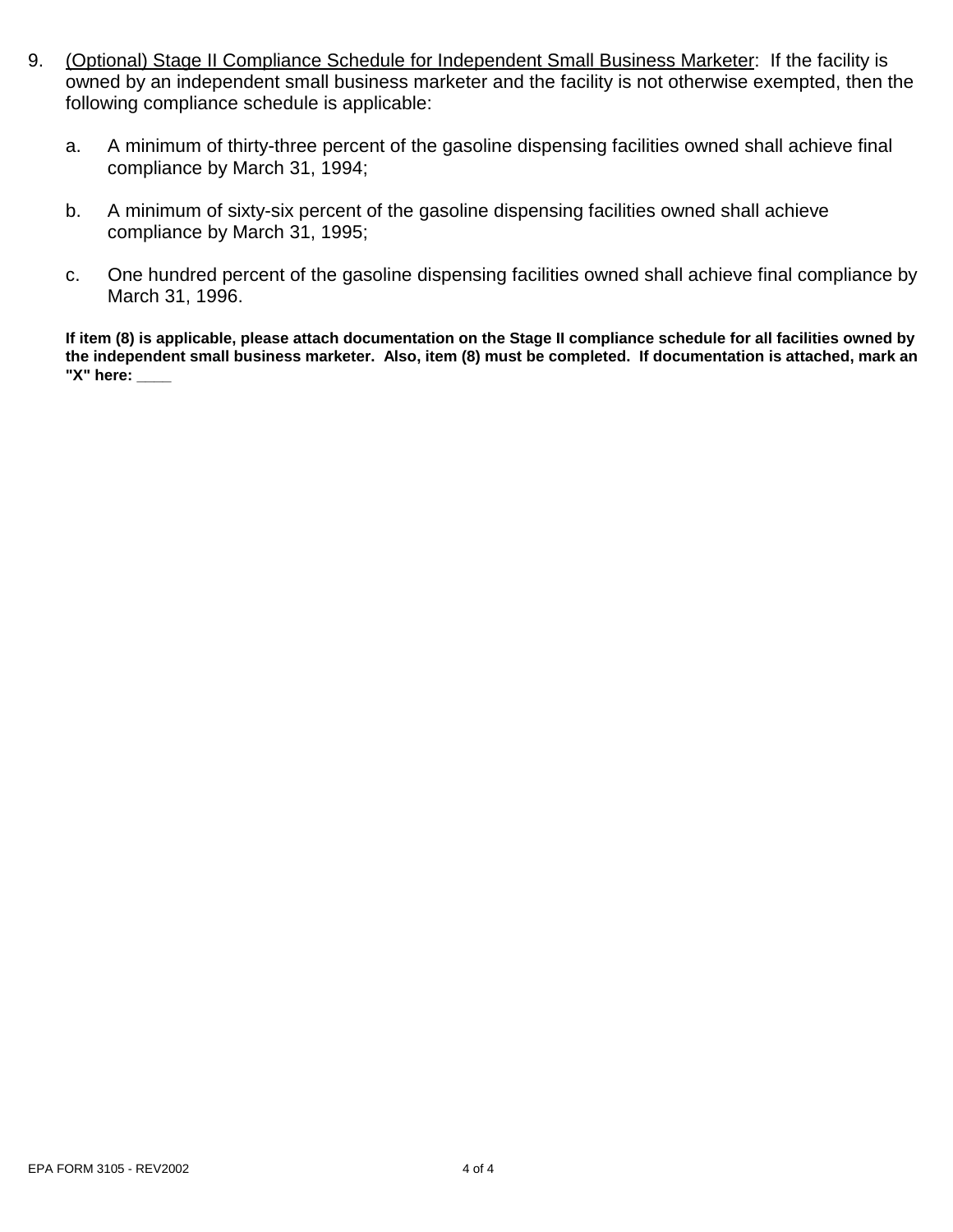# **INSTRUCTIONS FOR COMPLETION OF THE EMISSIONS ACTIVITY CATEGORY FORM FOR A GASOLINE, DIESEL AND/OR KEROSENE DISPENSING FACILITY**

## **GENERAL INSTRUCTIONS:**

Provide complete responses to all applicable questions. If an item does not apply to the emissions unit, write in "Not Applicable" or "NA." If the answer is not known, write in "Not Known" or "NK." If you need assistance in understanding a question after reading the instructions below, contact your Ohio EPA District Office or Local Air Agency for assistance. Submittal of an incomplete application will delay application review and processing. In addition, the application may be returned as incomplete if all applicable questions are not answered appropriately.

This is a technical information form for gasoline, diesel and/or kerosene dispensing facilities. A gasoline, diesel and/or kerosene dispensing facility (GDF) is any site where such fuels are dispensed to motor vehicle tanks from stationary storage tanks. An air pollution permit from Ohio EPA is required for all GDFs having a maximum annual throughput greater than six thousand gallons of gasoline and located in the following counties: Ashtabula, Butler, Clark, Clermont, Clinton, Columbiana, Cuyahoga, Delaware, Franklin, Geauga, Greene, Hamilton, Jefferson, Lake, Licking, Lorain, Lucas, Mahoning, Medina, Miami, Montgomery, Portage, Preble, Stark, Summit, Trumbull, Warren, Washington, and Wood.

Stage I pertains to the control of volatile organic compound (VOC) emissions during delivery of gasoline from a tank truck to storage tanks at the gasoline dispensing facility. Stage II pertains to the control of VOC emissions during dispensing of gasoline into motor vehicle storage tanks.

For gasoline dispensing facilities located in the following 16 counties, items (5) through (8) *(Stage II vapor controls*) must be completed: Ashtabula, Butler, Clark, Clermont, Cuyahoga, Geauga, Greene, Hamilton, Lake, Lorain, Medina, Miami, Montgomery, Portage, Summit, and Warren.

### **APPLICABLE REGULATIONS**

*The following State and Federal Regulations may be applicable to gasoline/diesel/kerosene dispensing facilities. Note that there may be other regulations which apply to this emissions unit which are not included in this list.*

Federal: None

State: OAC rule 3745-31-02 (Permit to Install) OAC rule 3745-35-02 (Permit to Operate) OAC rule 3745-21-09 (R) (Stage I vapor control systems) OAC rule 3745-21-09 (DDD) (Stage II vapor control systems)

If you would like a copy of these regulations, contact your Ohio EPA District Office or Local Air Agency. State regulations may also be viewed and downloaded from the Ohio EPA website at http://www.epa.state.oh.us/dapc/regs/regs.html. Federal regulations may be viewed and downloaded at http://www.epa.gov/docs/epacfr40/chapt-I.info/subch-C.htm.

### **CALCULATING EMISSIONS:**

Emissions of Volatile Organic Compounds (VOC) can be estimated by using emission factors and the following equations: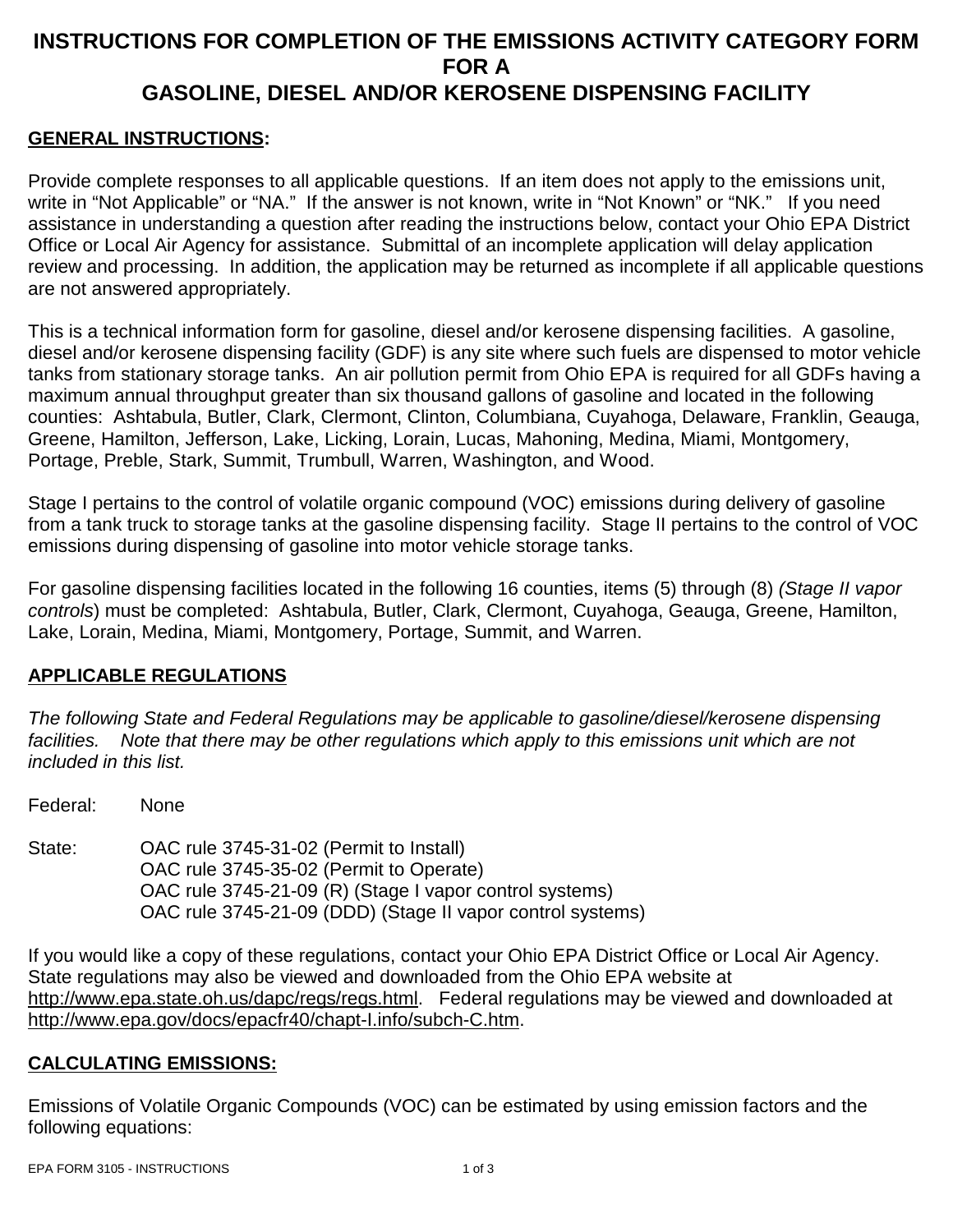*For facilities equipped with Stage I controls only:*

VOC emissions (tons/yr) = Annual throughput of gasoline (gallons)  $X$  13.0 2,000,000

*For facilities equipped with Stage I and Stage II controls:*

VOC emissions (tons/yr) =  $\Delta$ nnual throughput of gasoline (gallons) X 3.1 2,000,000

Manufacturers of some types of control equipment develop emissions estimates or have stack test data which you can request. Stack testing of the emissions may be done. Emissions unit sampling test data may be either for this emissions unit or a similar one located at the facility or elsewhere.

#### **SPECIFIC INSTRUCTIONS:**

- 1. Indicate whether this is an application for a new permit or an application for permit renewal. If applying for a permit renewal, provide the 4-character OEPA emissions unit identification number.
- 2. Complete this table for all tanks located at the gasoline, diesel and/or kerosene dispensing facility. The "Tank ID" may be your company's own method of identification or the numbering of each tank starting with "1". Under "Tank Capacity" enter the total capacity of each tank in gallons and under "Date Installed" enter the month and year in which the tank was installed. Enter the material stored under the "Material Stored" column. Under "Type of Vapor Control System for Tank Filling" enter the appropriate type for Stage I vapor control as follows:

**None:** means there is no current vapor control system for tank filling

**VB-1:** means Vapor Balance System, Single Point (coaxial fill pipe and adaptor)

**VB-2:** means Vapor Balance System, Dual Point (separate fill pipe and vapor return pipe)

**Other:** means Vapor Control System other than vapor balance (e.g., vapor adsorption or refrigeration)

In the last column, enter a "yes" or "no" to indicate if the fill pipe extends to within six inches of the tank bottom.

- 3. Provide the number of nozzles for each type of petroleum product.
- 4. Identify the two previous calendar years and enter the total gasoline, diesel, and kerosene dispensed within each year. New facilities, provide an estimate of the maximum expected throughput for a full year.
- 5. Complete this item for each type of vapor control system identified in item (1).
- 6. Check the type of Stage II vapor recovery system installed or to be installed at the facility. Completely fill out the table for vapor recovery equipment. Count only equipment which is used for gasoline. Provide the number of nozzles, hoses and dispensers and manufacturer's name and model number. If more than one type of nozzle or hose identify each. Also, provide the Executive Order Number (issued by California Air Resources Board) for the nozzles, hoses and dispensers. Check to see if the Executive Order for each item is compatible with the other items (i.e., are the